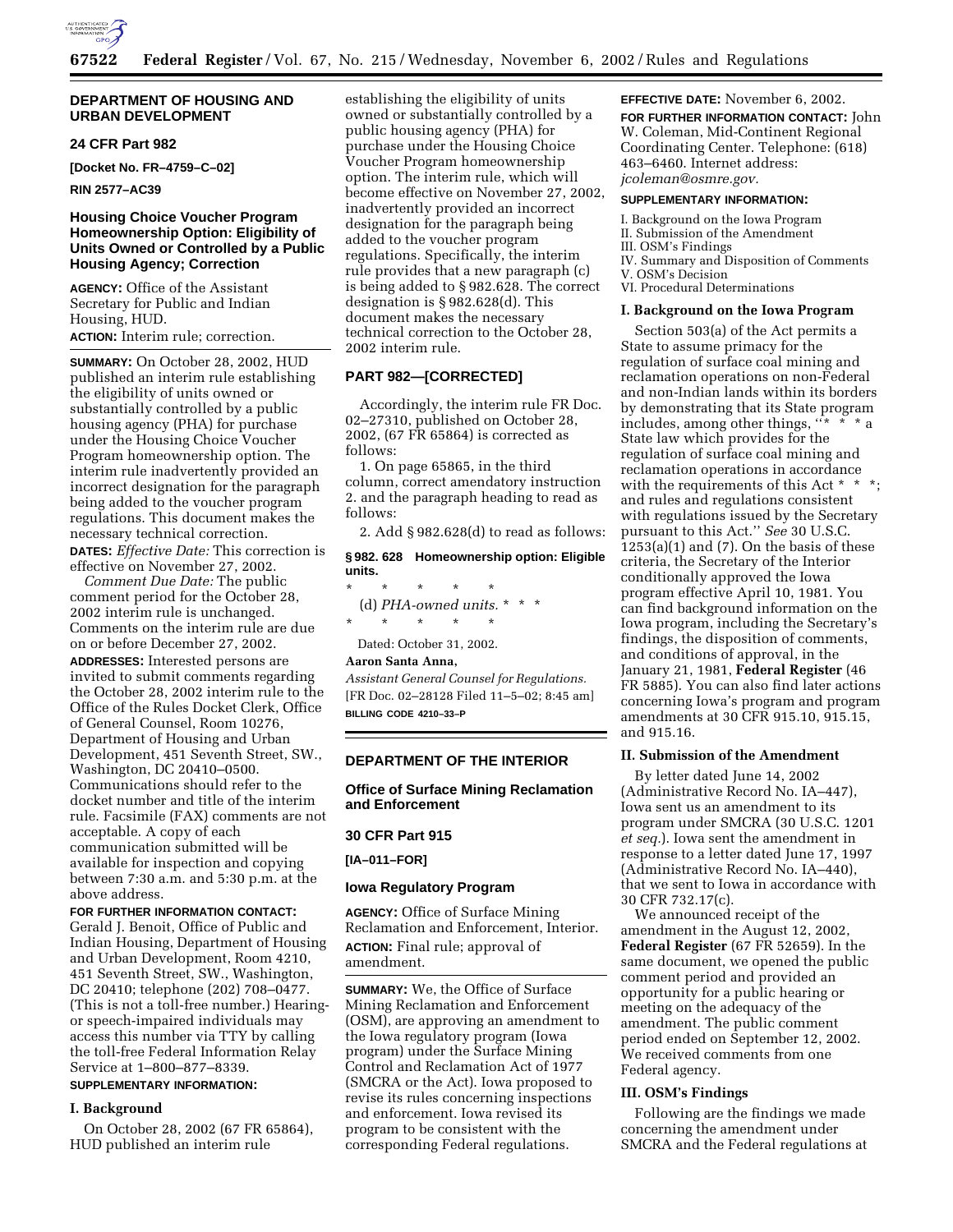30 CFR 732.15 and 732.17. We are approving the amendment as described below.

Iowa proposed to revise Iowa Administrative Code (IAC) 27– 40.71(207) to incorporate by reference 30 CFR 840.11, as in effect on July 1, 2001. Previously, Iowa's provision incorporated by reference 30 CFR 840.11, as in effect on July 1, 1992. We find that Iowa's revision at IAC 27– 40.71(207) is no less effective than the Federal regulations at 30 CFR 840.11. We also find that Iowa's revision partially satisfies the requirements of our letter dated June 17, 1997 (Administrative Record No. IA–440), that we sent to Iowa in accordance with 30 CFR 732.17(c).

# **IV. Summary and Disposition of Comments**

#### *Public Comments*

We asked for public comments on the amendment, but did not receive any.

### *Federal Agency Comments*

Under 30 CFR 732.17(h)(11)(i) and section 503(b) of SMCRA, we requested comments on the amendment from various Federal agencies with an actual or potential interest in the Iowa program (Administrative Record No. IA–447.3). The Natural Resources Conservation Service responded on July 22, 2002 (Administrative Record No. IA–447.2), stating that it had no concern over this proposed amendment.

#### *Environmental Protection Agency (EPA) Concurrence and Comments*

Under 30 CFR 732.17(h)(11)(ii), we are required to get a written concurrence from EPA for those provisions of the program amendment that relate to air or water quality standards issued under the authority of the Clean Water Act (33 U.S.C. 1251 *et seq.*) or the Clean Air Act (42 U.S.C. 7401 *et seq.*). None of the revisions that Iowa proposed to make in this amendment pertain to air or water quality standards. Therefore, we did not ask EPA to concur on the amendment.

Under 30 CFR 732.17(h)(11)(i), we requested comments on the amendment from EPA (Administrative Record No. IA–447.3. EPA did not respond to our request.

# *State Historic Preservation Officer (SHPO) and the Advisory Council on Historic Preservation (ACHP)*

Under 30 CFR 732.17(h)(4), we are required to request comments from the SHPO and ACHP on amendments that may have an effect on historic properties. On June 19, 2002, we requested comments on Iowa's amendment (Administrative Record No. IA–447.3), but neither responded to our request.

### **V. OSM's Decision**

Based on the above finding, we approve the amendment Iowa sent us on June 14, 2002. We approve the regulations proposed by Iowa with the provision that they be fully promulgated in identical form to the rules submitted to and reviewed by OSM and the public.

To implement this decision, we are amending the Federal regulations at 30 CFR part 915, which codify decisions concerning the Iowa program. We find that good cause exists under 5 U.S.C. 553(d)(3) to make this final rule effective immediately. Section 503(a) of SMCRA requires that the State's program demonstrate that the State has the capability of carrying out the provisions of the Act and meeting its purposes. Making this final rule effective immediately will expedite that process. SMCRA requires consistency of State and Federal standards.

#### *Effect of OSM's Decision*

Section 503 of SMCRA provides that a State may not exercise jurisdiction under SMCRA unless the State program is approved by the Secretary. Similarly, 30 CFR 732.17(a) requires that any change of an approved State program be submitted to OSM for review as a program amendment. The Federal regulations at 30 CFR 732.17(g) prohibit any changes to State programs that are not approved by OSM. In the oversight of the Iowa program, we will recognize only the statutes, regulations, and other materials we have approved, together with any consistent implementing policies, directives, and other materials. We will require Iowa to enforce only approved provisions.

#### **VI. Procedural Determinations**

*Executive Order 12630—Takings* 

This rule does not have takings implications. This determination is based on the analysis performed for the counterpart Federal regulation.

# *Executive Order 12866—Regulatory Planning and Review*

This rule is exempted from review by the Office of Management and Budget under Executive Order 12866.

### *Executive Order 12988—Civil Justice Reform*

The Department of the Interior has conducted the reviews required by section 3 of Executive Order 12988 and has determined that this rule meets the applicable standards of subsections (a) and (b) of that section. However, these standards are not applicable to the

actual language of State regulatory programs and program amendments because each program is drafted and promulgated by a specific State, not by OSM. Under sections 503 and 505 of SMCRA (30 U.S.C. 1253 and 1255) and the Federal regulations at 30 CFR 730.11, 732.15, and 732.17(h)(10), decisions on proposed State regulatory programs and program amendments submitted by the States must be based solely on a determination of whether the submittal is consistent with SMCRA and its implementing Federal regulations and whether the other requirements of 30 CFR parts 730, 731, and 732 have been met.

#### *Executive Order 13132—Federalism*

This rule does not have Federalism implications. SMCRA delineates the roles of the Federal and State governments with regard to the regulation of surface coal mining and reclamation operations. One of the purposes of SMCRA is to ''establish a nationwide program to protect society and the environment from the adverse effects of surface coal mining operations.'' Section 503(a)(1) of SMCRA requires that State laws regulating surface coal mining and reclamation operations be ''in accordance with'' the requirements of SMCRA, and section 503(a)(7) requires that State programs contain rules and regulations ''consistent with'' regulations issued by the Secretary pursuant to SMCRA.

# *Executive Order 13211—Regulations That Significantly Affect the Supply, Distribution, or Use of Energy*

On May 18, 2001, the President issued Executive Order 13211 which requires agencies to prepare a Statement of Energy Effects for a rule that is (1) considered significant under Executive Order 12866 and (2) likely to have a significant adverse effect on the supply, distribution, or use of energy. Because this rule is exempt from review under Executive Order 12866 and is not expected to have a significant adverse effect on the supply, distribution, or use of energy, a Statement of Energy Effects is not required.

#### *National Environmental Policy Act*

This rule does not require an environmental impact statement because section 702(d) of SMCRA (30 U.S.C. 1292(d)) provides that agency decisions on proposed State regulatory program provisions do not constitute major Federal actions within the meaning of section 102(2)(C) of the National Environmental Policy Act (42 U.S.C. 4332(2)(C)).